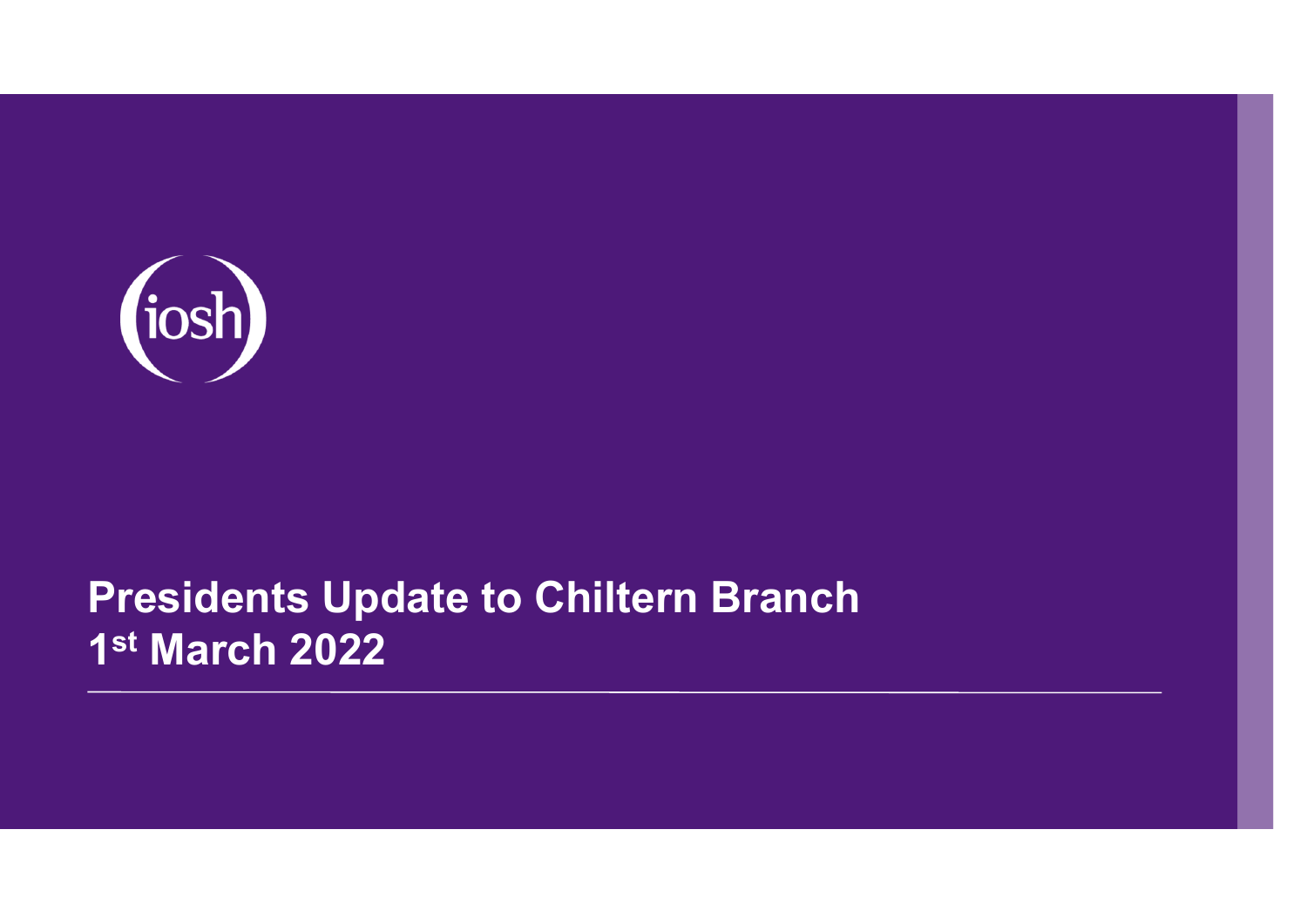#### **Presidents Theme's**

#People #Sustainability & Putting into #HealthandSafety



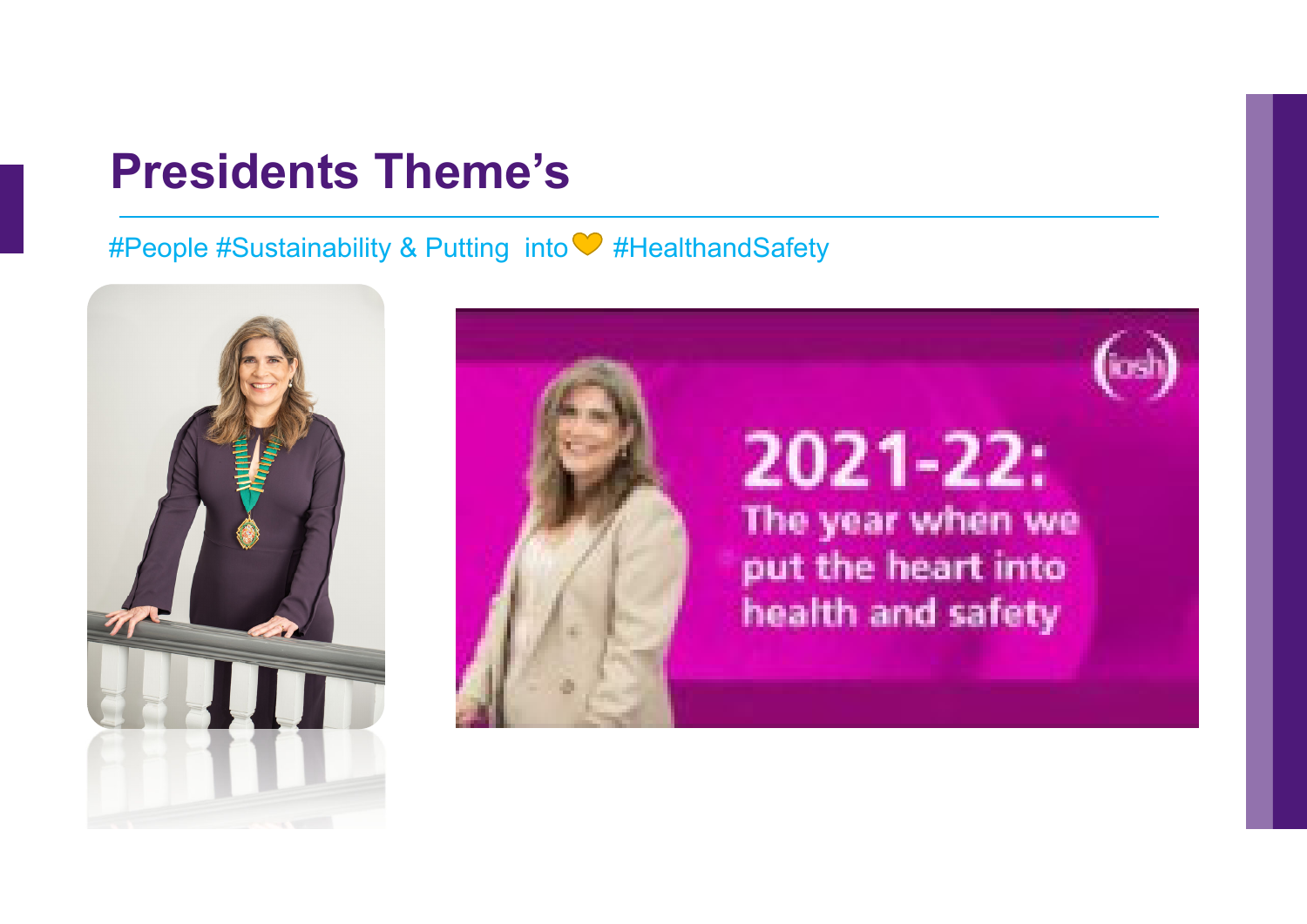## **Promoting International Women's Day**

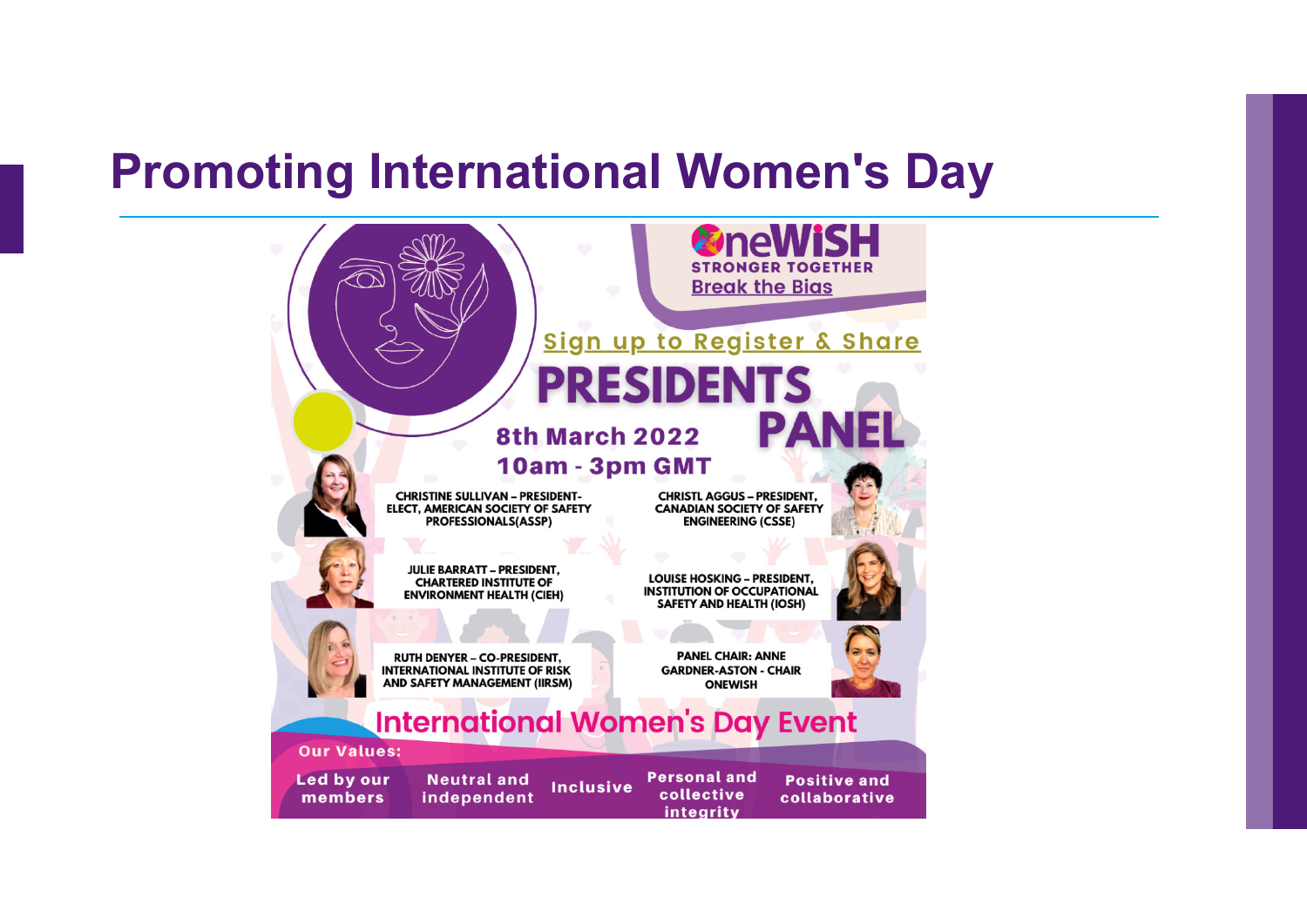### **Governance structure – Accountability**

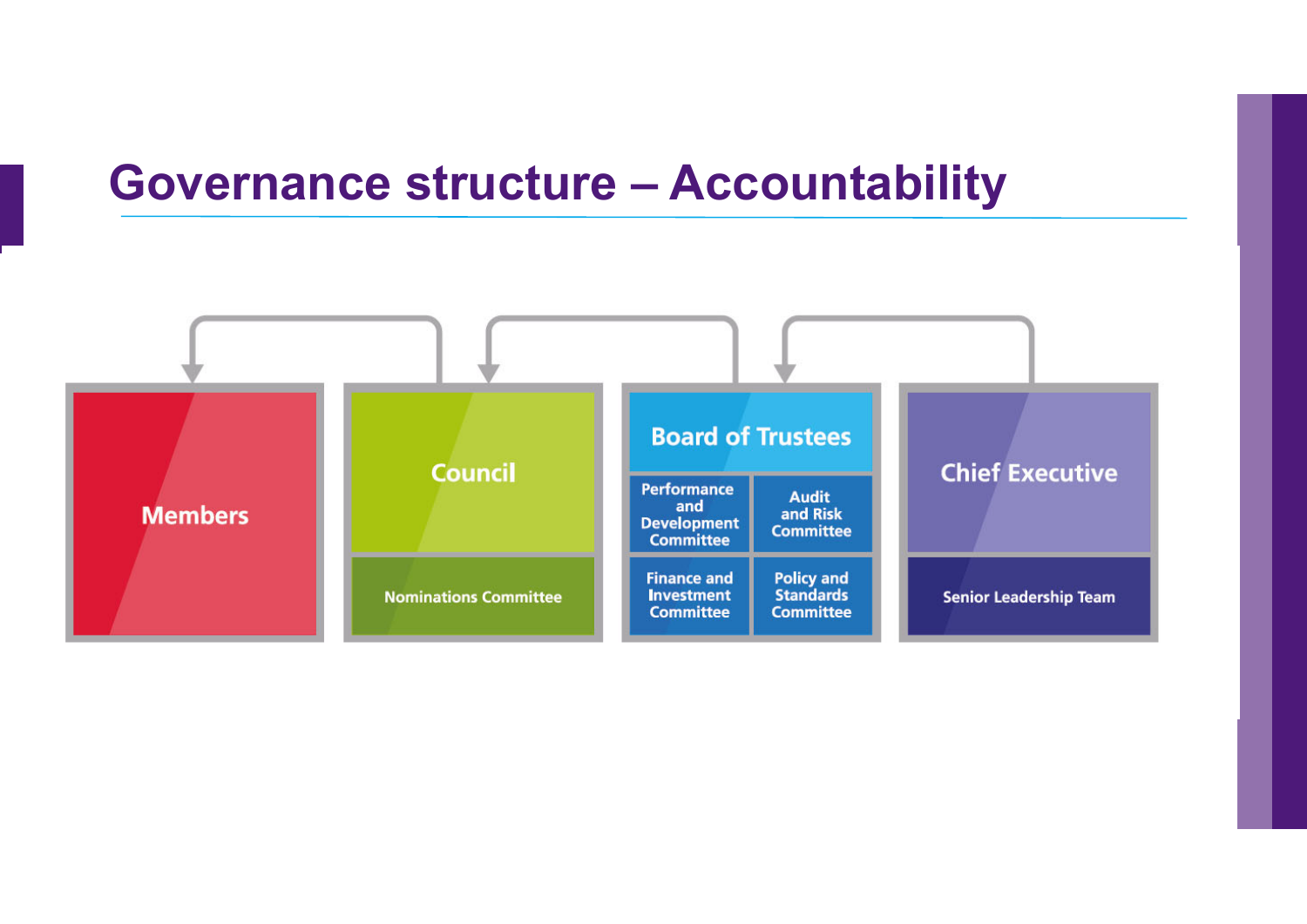## **Council - meetings**

- Council's terms of reference are set out in Council Standing Orders
- Meet four times a year (three half day meetings and one 2-day meeting in the Autumn)
- Agenda and papers
	- **Standing items**  *Presidents/Chair update; assurance report from the Board of Trustees' Chair on Board and organisation performance and strategy progress; Steering Group reports; any election matters; amendments to regulations/governance documentation; Council forward plan; annual report from Nominations Committee*
	- **Substantive items** *items proposed by the Chair; items proposed by Council members; any resolution proposed by a Council member; items proposed by Board of Trustees; any other item from the CE to be considered by Council*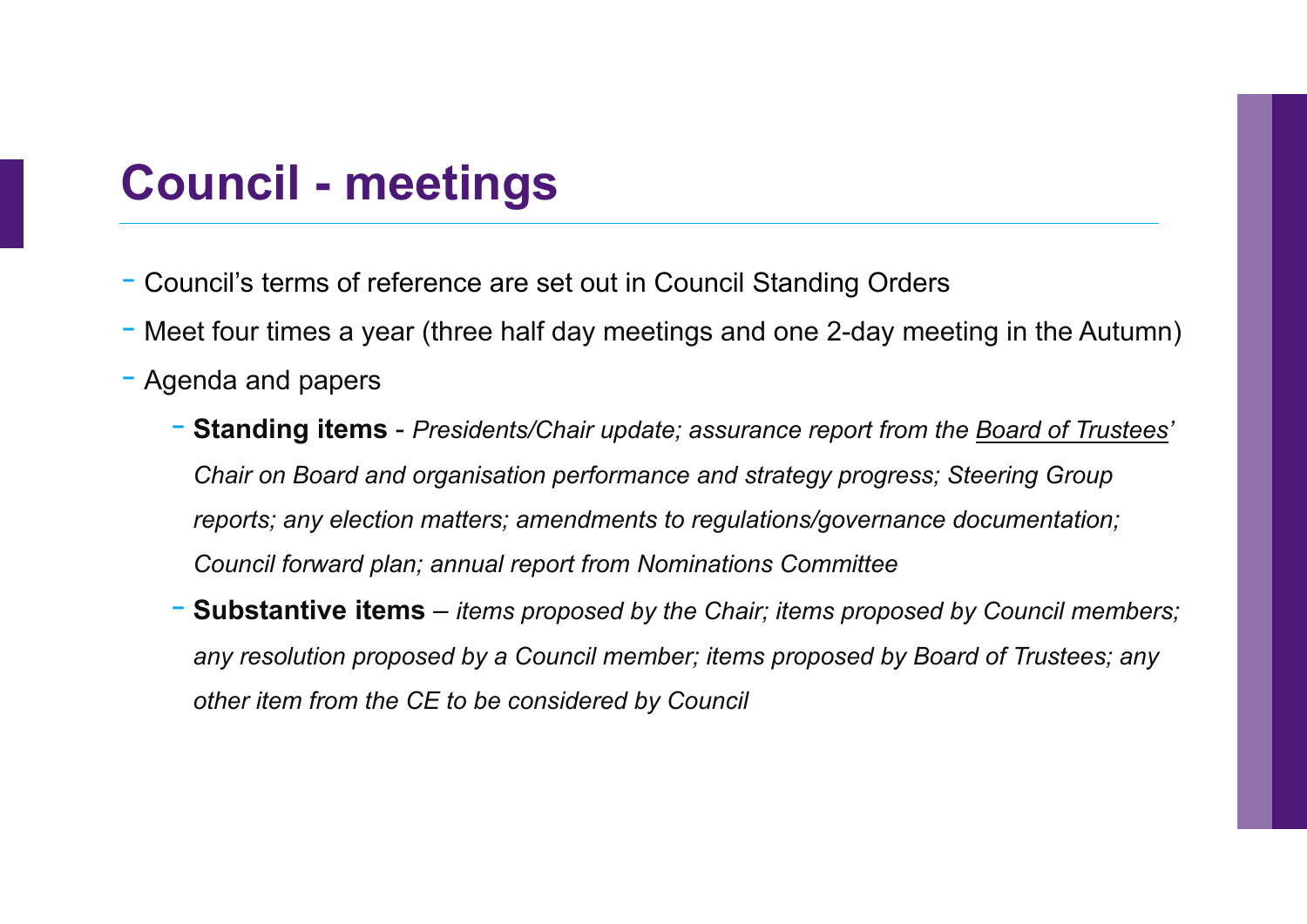# **What is Council's role…**

- **Provide advice and guidance to the Board of Trustees** on matters of strategy and policy relating to objects of the Institution and on issues relevant to members and the wider profession (Byelaw 16(1))
- **Represent the views of the membership** to the Board of Trustees (Byelaw 16(2))
- **Consider information and evidence provided by the Board of Trustees** to ensure it is acting in the best interests of the Institution and its members (Byelaw 16(2))
- **Review the effectiveness of Council,** its relationship with the Board of Trustees and its representation of and relationship with the members of the Institution byelaw 16(9)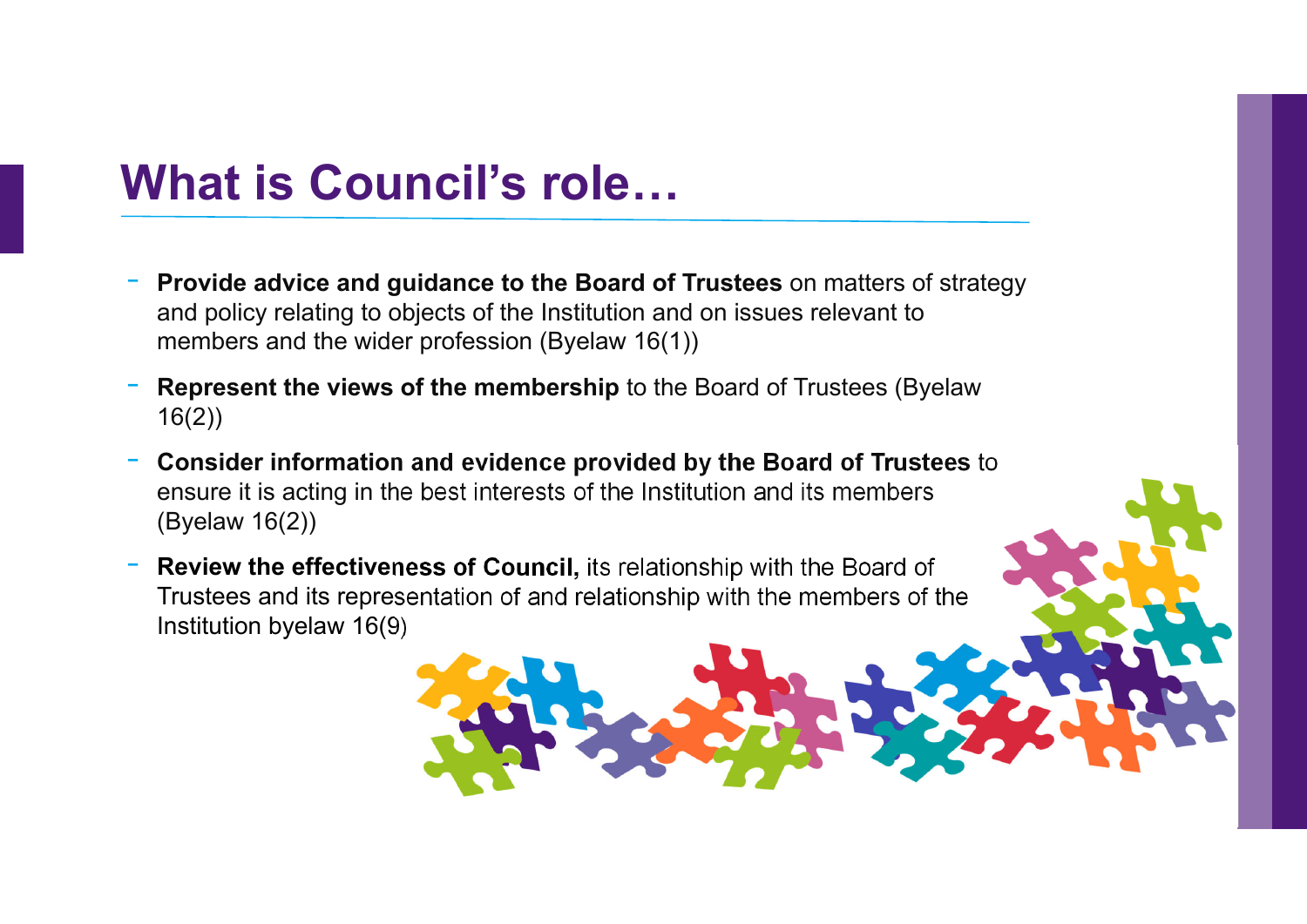# **What is Council's role continued….**

- **Appoint Trustees** to the Board of Trustees and ratify the appointment of the Chairman of the Board of Trustees byelaw 16(5) & (6)
- - **Consider resolutions** and proposed changes to the Charter and Byelaws for consideration General Meeting byelaw 9(4).
- - **Nominate members of the Presidential Team** (Officers of the Institution byelaw (1)) and help to influence their work byelaw 16(7)
- - **Consider and approve Regulations** (Byelaw 16(3) and **consider and make Rules** (Byelaw 16(4)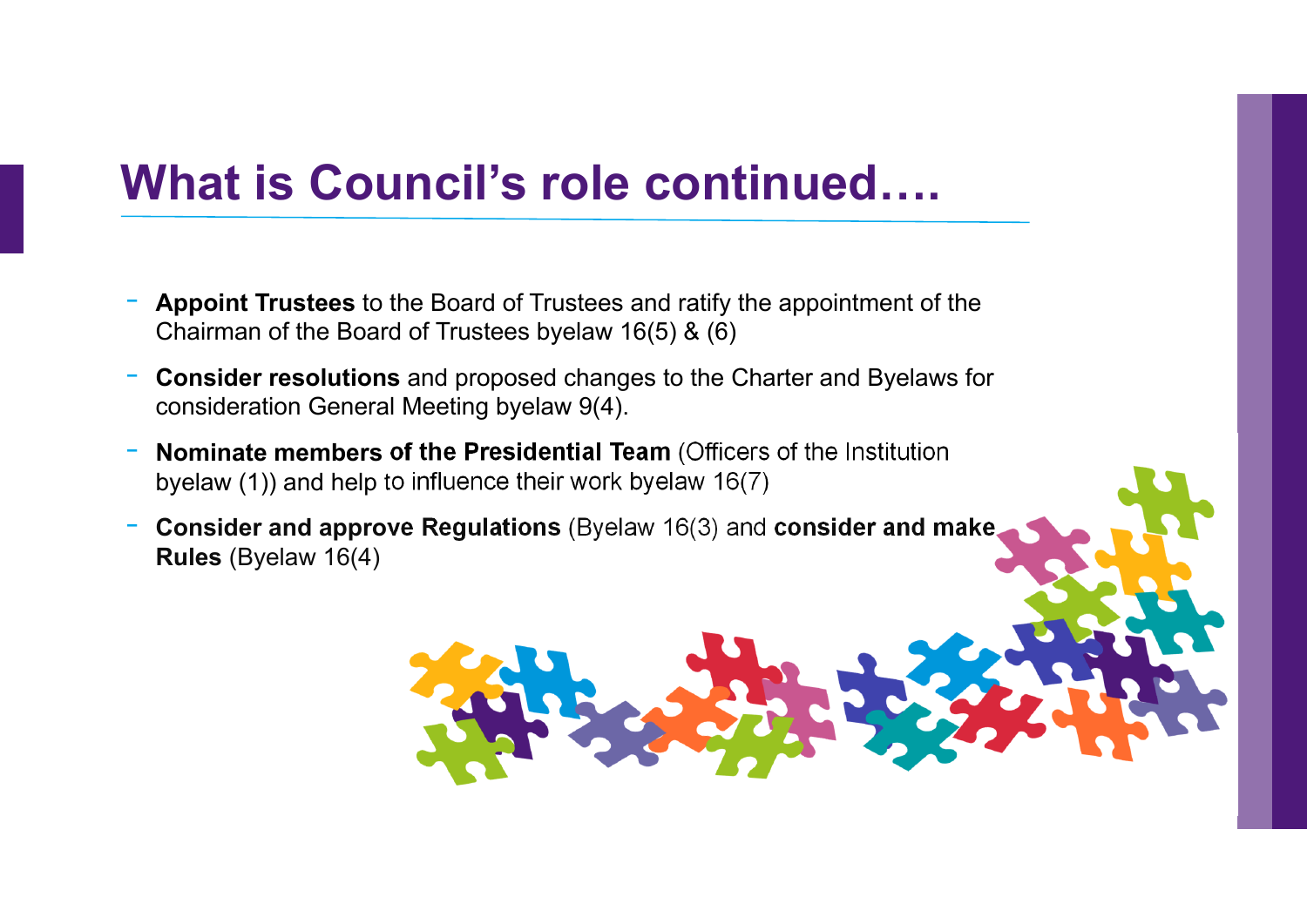# **Why Review the Structure?**